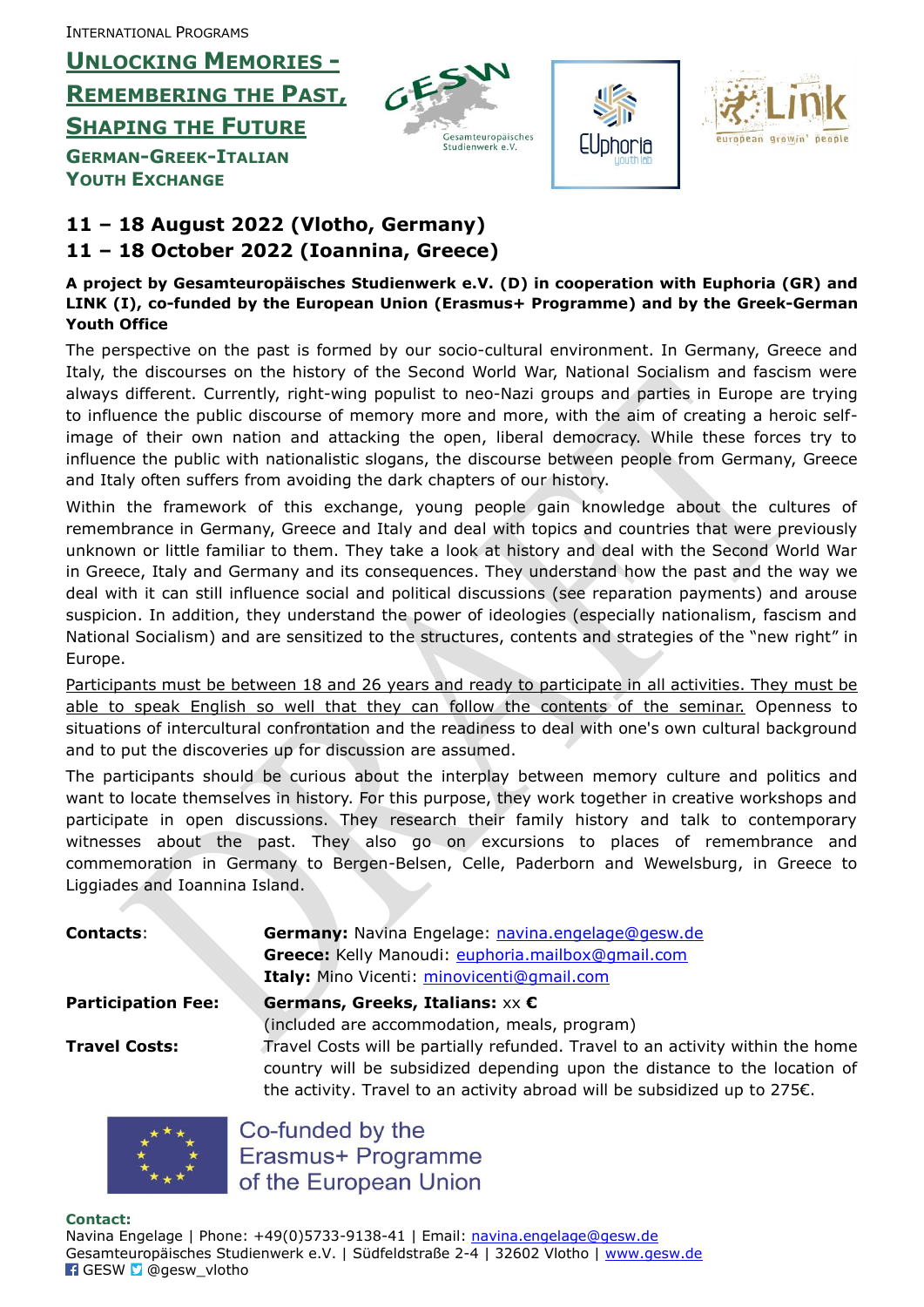#### **TRANSPORTATION**

The nearest airports are Dortmund and Hannover (approx. 2 hours by train). Unfortunately, we cannot pick you up from the airport. But we can help you to find a good train connection to Vlotho. The walk from the station is 10 minutes. First information about the trains can be found at [www.bahn.de.](http://www.bahn.de/)

*Please plan your journey so that you arrive in Vlotho on 11 August until 18h00.* The easiest way from the station to the GESW is along Weserstraße (see graphic). This street is very busy and sometimes has no pavement - so please be careful! The registration desk is located in house Warszawa (new building).



#### **ACCOMMODATION**

You will stay in multi-bedrooms (some with bath/WC in the corridor) in the GESW guesthouse. Bed linen and towels will be provided.

The GESW offers full board. *Please inform your leaders about your allergies or special diets by 1 August.*

#### **EVENING ACTIVITIES**

The organization of the evenings is mainly in your hands. The GESW is quietly situated, Vlotho is a small town. Maybe you can think of something nice for the free hours? In Vlotho, for example, you can take nice long walks in the nature or sit together in the beautiful garden of GESW.

#### **COVID-19 PROTECTIVE MEASURES**

The development of the Covid-19 pandemic is being closely watched and the protection measures in force are being responsibly implemented.

#### **A FEW DETAILS ABOUT THE LOCATIONS**

**Vlotho** is a small town with almost 20,000 inhabitants in the north-east of the German state of North Rhine-Westphalia on the River Weser. The first historical records of Vlotho go back to the year 1185. During our stay we visit the **Jewish cemetery** in Vlotho. Already around the year 1690 three Jewish families were living in Vlotho. The first cemetery was outside the town on the steep slope of the Amtshausberg. In 1854 - after the Jewish community had grown to about 140 people - a new Jewish cemetery was built opposite the Lutheran cemetery. The last burial took place on 24 August 1941. The synagogue was already destroyed on 10 November 1938 (November Progroms). The Jewish citizens living in Vlotho were deported and murdered until 1942, if they did not succeed in emigrating. The cemetery of the synagogue community of Vlotho, which was intended to be dismantled and converted, survives the time of National Socialism and today

commemorates the Jewish citizens of Vlotho.

*When visiting the cemetery the men should cover their heads.*

**Bergen-Belsen** was a Nazi concentration camp in what is today Lower Saxony in northern Germany. Originally established as a prisoner of war camp, in 1943, parts of it became a concentration camp. Initially this was an "exchange camp", where Jewish hostages were held with the intention of exchanging them for German prisoners of war held overseas. The camp was later expanded to accommodate Jews from other concentration camps.

After 1945, the name was applied to the displaced persons camp

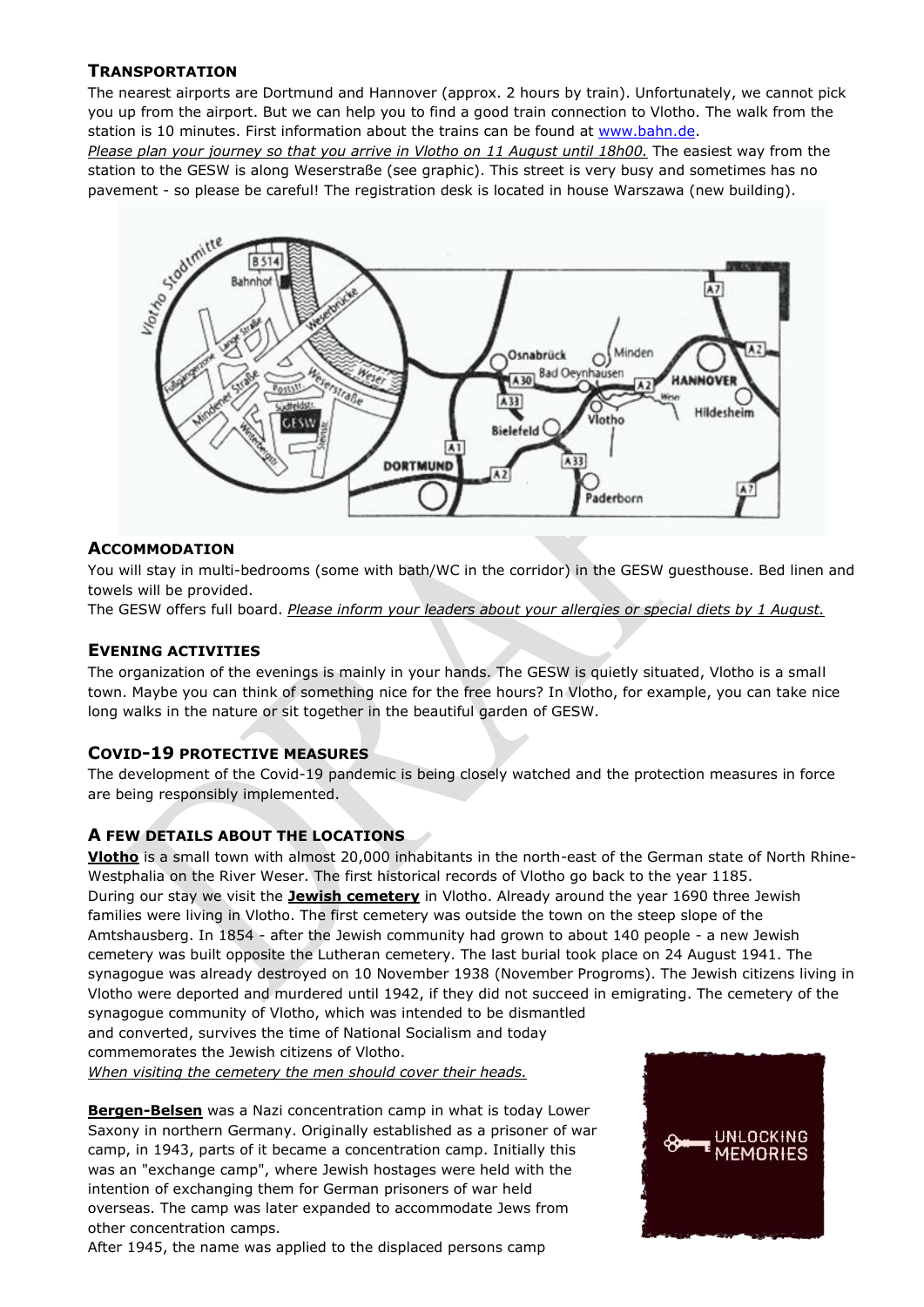established nearby, but it is most associated with the concentration camp. From 1941 to 1945, almost 20,000 Soviet prisoners of war and a further 50,000 inmates died there. Overcrowding, lack of food and poor sanitary conditions caused outbreaks of various diseases, leading to the deaths of more than 35,000 people in the first few months of 1945, shortly before and after the liberation.

The camp was liberated on April 15, 1945, by the British 11th Armoured Division. The soldiers discovered approximately 60,000 prisoners inside, most of them half-starved and seriously ill, and another 13,000 corpses lying around the camp unburied. The horrors of the camp, documented on film and in pictures, made the name "Belsen" emblematic of Nazi crimes in general for public opinion in many countries in the immediate post-1945 period. Today, there is a memorial with an exhibition hall at the site.

**Celle** is a town and capital of the district of Celle, in Lower Saxony, Germany. The town is situated on the banks of the river Aller, a tributary of the Weser and has a population of about 71,000. During the anti-Jewish pogrom in Nazi Germany on 9/10 November 1938, the synagogue in Celle was only saved from complete destruction because there would have been a risk to the adjacent leather factory and other parts of the historic Altstadt.

The city of **Paderborn** has over 150,000 inhabitants and is a major city in the eastern part of the state of North Rhine-Westphalia. Paderborn was founded as a bishopric by Charlemagne in 795.

In the Night of Pogroms from 9 to 10 November 1938, during which Jewish shops and synagogues were vandalized and set on fire nationwide, there were also riots against Jews in Paderborn. The building of the Kolping-Bildungswerk Paderborn is today located on the site of the former synagogue. Many deportations took place in Paderborn: More than hundred Jews from Paderborn were killed. Some of the Jewish citizens of the city were able to flee abroad. In 1944 and 1945 Paderborn was bombed by Allied aircraft, resulting in

85% destruction, including many of the historic buildings. At the beginning of the Second World War (1939) Paderborn had 42,490 inhabitants, after the war only 29,033.

**Wewelsburg** is a Renaissance castle located in the district of Paderborn. The castle has a triangular layout - three round towers connected by massive walls. After 1934, it was used by the SS under Heinrich Himmler, and was to be expanded into a complex which would serve as the central SS cult-site.

After 1941, plans were developed to enlarge it to be the so-called "Centre of the World". In 1950, the castle reopened as a museum and youth hostel. The castle today hosts the Historical Museum of the Prince Bishopric of Paderborn and the Wewelsburg 1933-1945 Memorial Museum. (Pic: Wewelsburg\_luftbild\_30\_09\_11.jpg: Wolfram Czeschickderivative work: Hic et nunc [CC BY-SA (https://creativecommons.org/licenses/by-sa/3.0)])



#### **PROGRAMME IN VLOTHO AND SURROUNDING AREA** (subject to change)

| August 11th        | Vlotho                                                              |
|--------------------|---------------------------------------------------------------------|
| 16:00-18:00        | Arrival of all participant groups                                   |
| 20:00              | <b>Dinner</b>                                                       |
| 20:45              | <b>Welcome and introduction</b>                                     |
|                    |                                                                     |
| <u>August 12th</u> | Vlotho                                                              |
| 8:30               | <b>Breakfast</b>                                                    |
| 9:30               | Teambuilding activities/ introduction to the project/ daily program |
|                    | <b>Project Charter and Youthpass</b>                                |
| 12:30              | Lunch                                                               |
| 14:30              | Coffee break                                                        |
| 15:00              | <b>Exploring the city: How does Vlotho remember?</b>                |
|                    | Memorial walk                                                       |
| 19:00              | Dinner                                                              |
| 19:30              | <b>Reflection Round</b>                                             |
| 20:30              | <b>Movie Night: Anne Frank</b>                                      |
|                    | Biographical film in preparation for the visit to Bergen-Belsen     |
| <u>August 13th</u> | <b>Bergen-Belsen/ Celle</b>                                         |
| 7:00               | Breakfast (packed lunch to go)                                      |

8:00 Transfer to Loheide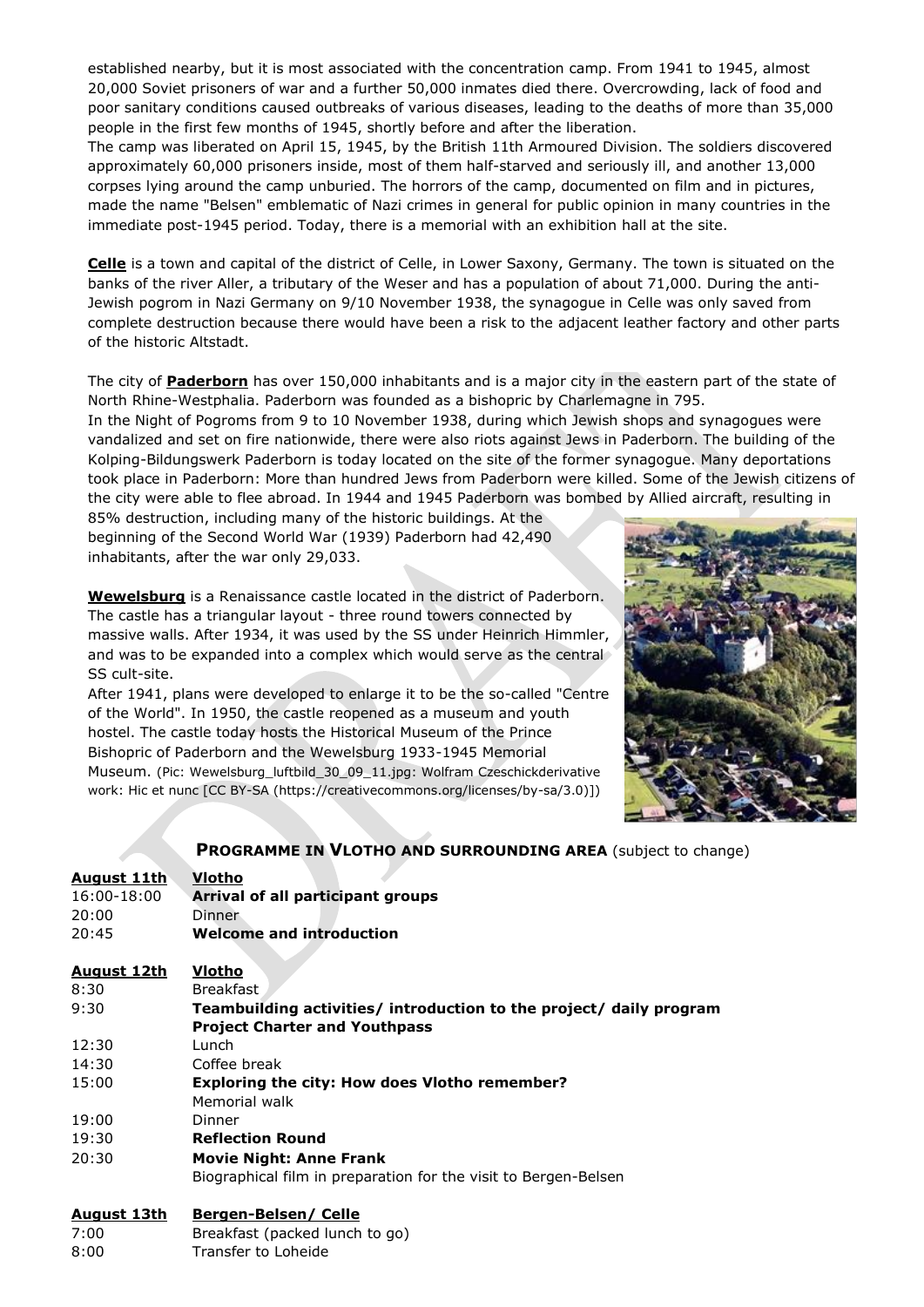| 10:00-13:30        | <b>The Bergen-Belsen Memorial</b>                                                                 |
|--------------------|---------------------------------------------------------------------------------------------------|
| 14:00              | Guided tour, meeting and Q&A with a historian and museum's pedagogue<br><b>Free time in Celle</b> |
|                    | Space for self-reflection                                                                         |
| 17:15              | Return to Vlotho                                                                                  |
| 19:30              | Dinner                                                                                            |
| 20:30              | <b>Reflection Round</b>                                                                           |
| <b>August 14th</b> | Vlotho                                                                                            |
| 8:30               | <b>Breakfast</b>                                                                                  |
| 9:30               | Stumbling in history: Discovery and recovery's project on Camp 65<br>Workshop                     |
| 11:30              | Family Tree I: How does my family remember?<br>Workshop                                           |
| 12:30              | Lunch                                                                                             |
| 14:30              | Coffee break                                                                                      |
| 15:00              | Family Tree II: How does my family remember?<br>Presentation and debriefing                       |
| 17:30              | <b>Midterm Evaluation</b>                                                                         |
| 19:00              | Dinner                                                                                            |
| 20:00              | <b>Reflection Round</b>                                                                           |
| 21:00              | <b>Evening get-together</b>                                                                       |
| <b>August 15th</b> | Vlotho                                                                                            |
| 8:30               | <b>Breakfast</b>                                                                                  |
| 9:30               | Right-wing extremism in Europe I: Structure, Content, Strategies                                  |
|                    | Workshop                                                                                          |
| 12:30              | Lunch                                                                                             |
| 14:30              | Coffee break                                                                                      |
| 15:00              | Right-wing extremism in Europe II: Structure, Content, Strategies<br>Workshop                     |
| 19:00              | Dinner                                                                                            |
| 20:00              | <b>Reflection Round</b>                                                                           |
|                    |                                                                                                   |
| <b>August 16th</b> | <b>Wewelsburg/ Paderborn</b>                                                                      |
| 8:00               | Breakfast (packed lunch to go)                                                                    |
| 9:00               | <b>Transfer to Paderborn</b>                                                                      |
| 10:00              | The Jewish community of Paderborn                                                                 |
|                    | Visit of the community office and the synagogue                                                   |
| 11:30              | <b>Free time in Paderborn</b>                                                                     |
|                    | Space for self-reflection                                                                         |
| 13:30              | <b>Transfer to Paderborn</b>                                                                      |
| 14:00-17:00        | Wewelsburg 1933-1945 Memorial Museum                                                              |
|                    | Guided tour "Ideology and Terror of the SS",                                                      |
|                    | meeting and Q&A with a historian and museum's pedagogue                                           |
| 17:15              | Return to Vlotho                                                                                  |
| 19:00<br>20:00     | Dinner<br><b>Reflection Round</b>                                                                 |
|                    |                                                                                                   |
| <b>August 17th</b> | <b>Vlotho</b>                                                                                     |
| 8:30               | Breakfast <sup>®</sup>                                                                            |
| 9:30               | <b>Drawn Representation</b>                                                                       |
|                    | Workshop                                                                                          |
| 12:30              | Lunch<br>Coffee break                                                                             |
| 14:30<br>15:00     | <b>Seminar Evaluation/ Youthpass Reflection</b>                                                   |
| 19:00              | Dinner                                                                                            |
| 20:00              | <b>Farewell Night</b>                                                                             |
|                    |                                                                                                   |
| <u>August 18th</u> | <b>Vlotho</b>                                                                                     |
| 8:30               | Breakfast, afterwards departure                                                                   |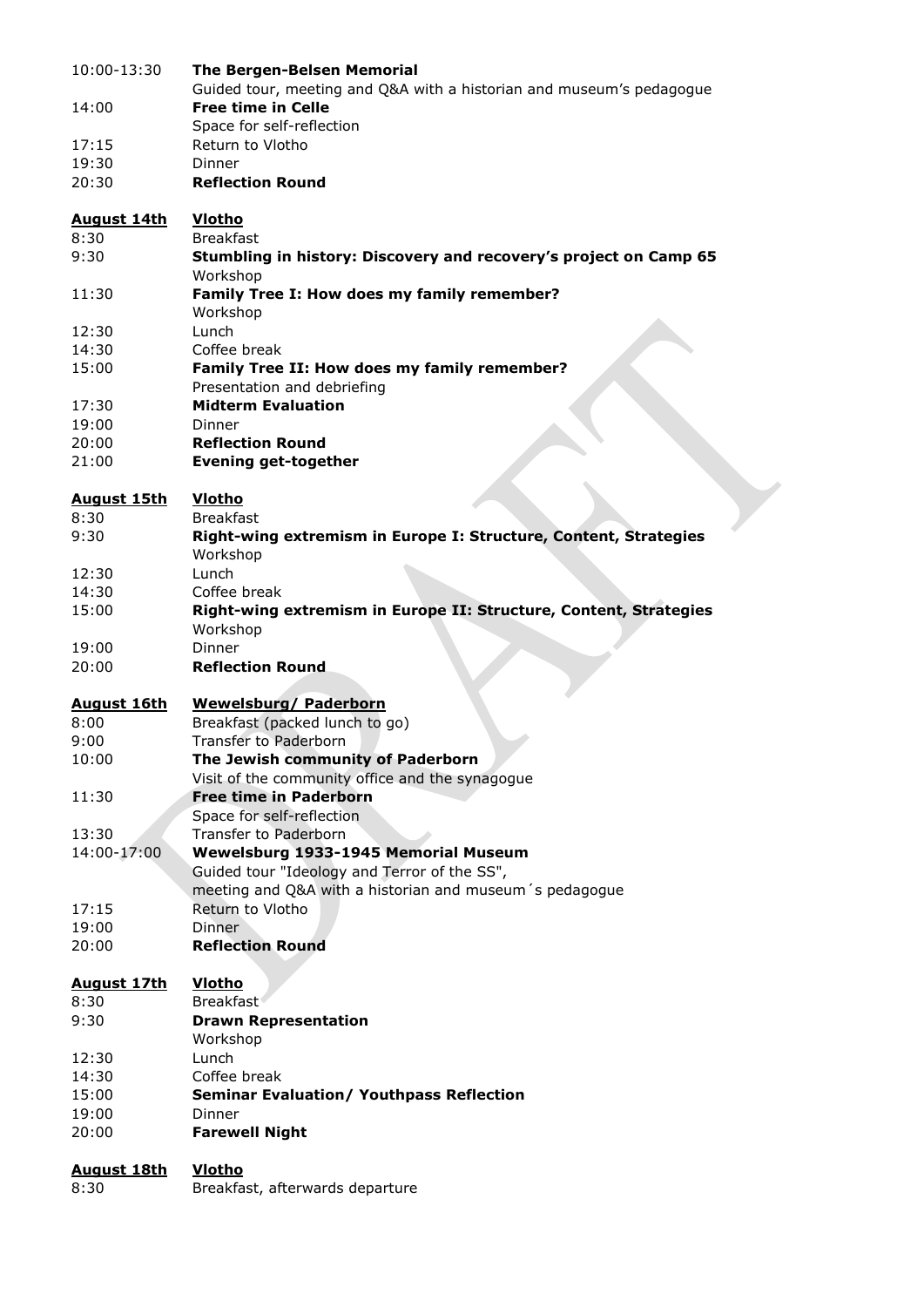## **PROGRAMME IN IONNINA AND SURROUNDING AREA** (subject to change)

| October 11th<br>Afternoon | Arrival in Thessaloniki airport and transfer to Ioannina<br>Dinner                                                                                                 |
|---------------------------|--------------------------------------------------------------------------------------------------------------------------------------------------------------------|
| Evening                   | <b>Welcome and introduction</b>                                                                                                                                    |
| October 12th<br>Morning   | <u>Ioannina</u><br><b>Breakfast</b><br><b>Teambuilding activities and Youthpass</b><br>Introduction to the project/ daily program/ expectations vs fears           |
| Afternoon                 | Lunch<br><b>How does Ioannina remember?</b><br>City rally game<br>Dinner                                                                                           |
| Evening                   | <b>Reflection Round</b>                                                                                                                                            |
| October 13th<br>Morning   | <b>Ioannina</b><br><b>Breakfast</b><br><b>The Molho Family</b><br>Workshop                                                                                         |
| Afternoon                 | Lunch<br>Romaniotes - The Jewish community of Ioannina<br>Study visit to the Jewish quarter<br>Dinner                                                              |
| Evening                   | <b>Reflection Round</b>                                                                                                                                            |
| October 14th              | <b>Ioannina</b>                                                                                                                                                    |
| Morning                   | <b>Breakfast</b><br>Young people and World War II<br>Open event and discussion in the youth center of Epirus<br>Lunch                                              |
| Afternoon                 | <b>Movie screening</b><br>The Balcony - Memories of Occupation<br>Dinner                                                                                           |
| Evening                   | <b>Reflection Round</b>                                                                                                                                            |
| October 15th<br>Morning   | <b>Liggiades</b><br><b>Breakfast</b><br>Transfer to the martyric village Liggiades<br>Visit to the Cultural Association of Liggiades and discussion with survivors |
| Afternoon                 | Lunch<br>Transfer to <b>Ioannina Island</b><br>Free time and space for self-reflect                                                                                |
| Evening                   | Dinner<br><b>Midterm Evaluation</b>                                                                                                                                |
| October 16th<br>Morning   | <b>Ioannina</b><br><b>Breakfast</b><br>The 10 stages of Genocide<br>Workshop                                                                                       |
| Afternoon                 | Lunch<br><b>Oral History</b>                                                                                                                                       |
| Evening                   | Presentation of the platform of Oral History MOG "Memories of the Occupation of Greece"<br><b>Open Space</b>                                                       |
| October 17th<br>Morning   | <b>Ioannina</b><br><b>Breakfast</b><br>How to deal with memories today?<br>Workshop connecting past to present and production of a podcast                         |
| Afternoon                 | Lunch<br><b>Seminar Evaluation / Youthpass Reflection</b><br>Dinner                                                                                                |
| Evening                   | <b>Farewell Night</b>                                                                                                                                              |